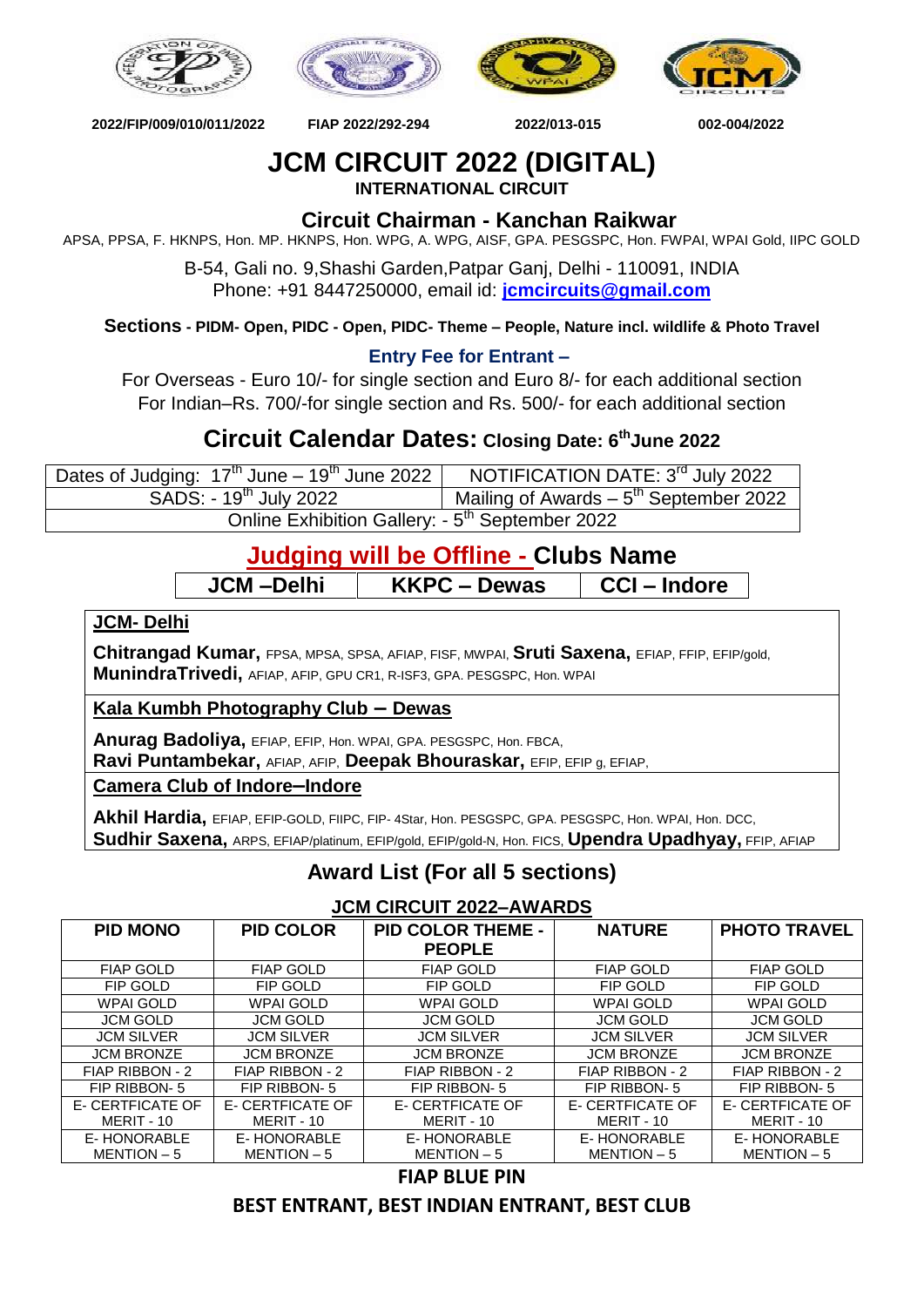## **ADDED EXHIBITION CONDITIONS:**

- 1. The salon is open to all photographers in INDIA. It is organized under the patronage & approval of FIAP& FIP.
- 2. The circuit will consist of 5sections: (a) PIDM- Open (b) PIDC-Open, (c) Color –Theme- People: Monochrome and Color (Combined) (d) Nature: Monochrome and Color (Combined) and (e) Photo Travel: Monochrome and Color (Combined).
- **3. In Mono and Color section creative pictures are not acceptable.**
- 4. Digital image must bear the title and section of the entrant and must be numbered to correspond with the entry form. The digital image files must be in JPEG format and file size maximum **2 MB**. Please submit the images with maximum 300dpi resolution and a maximum of 1920 X 1080. If the image is horizontal i.e. in landscape format, the width would be 1920 pixels and the height would be less than this as per composition. Similarly, if the image is vertical or in portrait format, the height would be 1080 pixels and the width would be less this as per composition.
- 5. The Judging for this Circuit will be OFFLINE. Notification will be online for each separate judging. Entries will be judged by Points System. The decision of the panel of judges will be final and binding with no appeal.
- 6. ENTRIES to be submitted as digital file by online through our website:<https://www.jcmcircuits.com/> for result, you can visit it.
- 7. If Entry fee is not received, the entry will not be judged and the entry will be cancelled.
- 8. Title of Entry / Image should not exceed 35 letters to facilitate computer listing for catalogue. Use only (A-Z or 0-9) in titles. Each photo can be presented in only one section.
- 9. All Acceptances of entrants will be shown in the website gallery and one can visit on:<https://www.jcmcircuits.com/>
- 10. Accepted and Awarded images obtained in WPAI Patronage Circuit/Salon will count towards WPAI Distinction and Honors.
- 11. The results and Catalogue will be published in pdf format on website:<https://www.jcmcircuits.com/> and the results will be posted via Webmaster to all entrants on their individual mail including score card, Acceptance Certificate and Participation Certificate.
- 12. Digitally DOWNLOADABLE PDF CERTIFICATES/ DIPLOMAS. AWARDS (FIAP Gold, FIP Gold, WPAI Gold, JCM Gold, Silver & Bronze medal etc.) WILL BE POSTED.
- 13. In each section, only one author will get one Award.
- 14. NAME OF THE WEBSITE MANAGER RAJU SUTRADHAR

#### **Note: Titles of Digital Images are not read at time of Judging**

### **FIAP CONDITION OF ENTRY:**

**1.** The exhibition is open to anyone all over the world; however, an entry may be rejected when the sponsoring organization, in its reasonable reason, believes that the entrant does not conform to the exhibition rules and regulations.

#### NO ALTERNATION IN NATURE, PHOTO TRAVEL

2. It will be organized under the approved rules and acceptance will count for FIAP, FIP, WPAI, GPU & ICS.

3. There are no restrictions as to subject matter except as outlined in the rules and definitions of specific sections.

"*With the sole act of submitting his/her images or files to a salon under FIAP Patronage, the entrant accepts without exception and with no objection that the submitted images can be investigated by FIAP to establish if these obey to FIAP regulations and definitions even if the entrant is not a member of FIAP; that FIAP will use any means at its disposal for this undertaking; that any refusal to cooperate with FIAP or any refusal to cooperate with FIAP or any refusal to submit the original files as captured by the camera, or failure to provide sufficient evidence, will be sanctioned by FIAP and in that case sanctions following the non-compliance with FIAP regulations, the name of the entrant will be released in any form useful to inform the breaches of the rules. It is recommended to leave the EXIF data in the submitted files intact in order to ease eventual investigations*"

4. In order to have legal authority on those who do not respect the rules of FIAP, all participants in our event must tick a box next to which the following text is stated:

- The new applicable document now is FIAP DOC 018/2017
- I hereby expressly agree to FIAP agree to FIAP document 018/2017 << Conditions and regulations for FIAP Patronage>> and <<FIAP document 017/2017>><<Sanctions for breaching FIAP regulations and the red list>> I am particularly aware of chapter II <<Regulations for International photographic events under FIAP patronage>> of FIAP document 018/2017, dealing under Section 11.2 and 11.3 with the FIAP participation rules, the sanctions for breaching FIAP regulations and the red list."
- The text FIAP document FIAP DOC 018/2017 must be linked to the attached document
- IMPORTANT: Participants who do not tick the box must be excluded from the contest. If needed, FIAP can request a report showing that specific participants under investigation have de fact to tick that box.
- "Entries must originate as photographs (image-captures of objects via light sensitivity) made by the entrant on photographic emulsion or acquired digitally. By virtue of submitting an entry, the entrant certifies the work as his own (aliases are not permitted).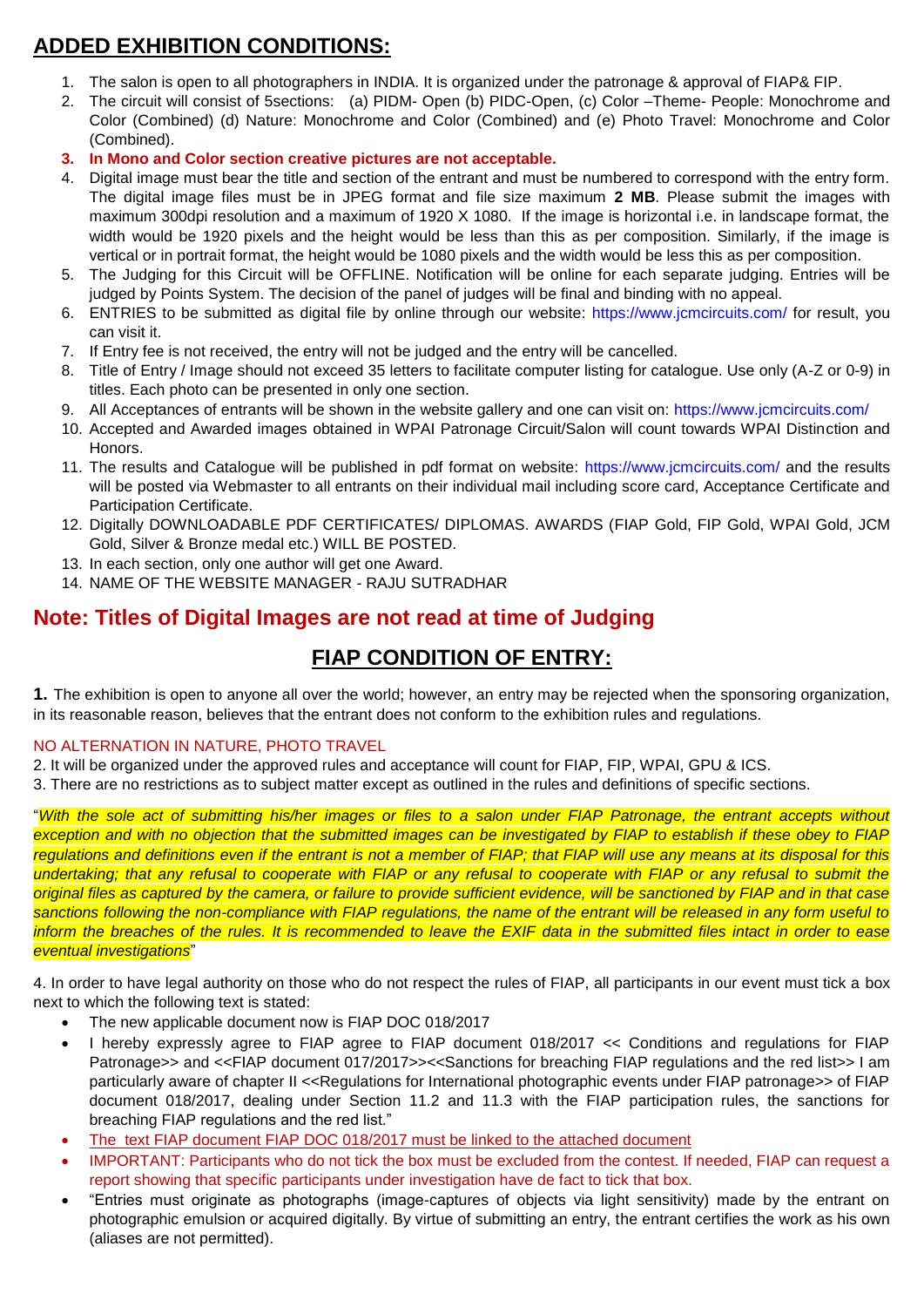- The entrant permits the sponsors to reproduce all or part of the entered material free of charge for publication and/or display in media related to the exhibition. This may include low resolution posting on a website,
- A mixed entry of slides and digital images in the same section are not allowed
- The Jury reserves the right to withhold some awards if the quality of submitted photos is not satisfactory.
- The image size must be maximum 1920 pixels wide and 1080 pixels high, the files must be in JPEG format at 300dpi, File size within 2 MB.
- An entrant's four images will be distributed throughout four rounds of judging in that section.
- All entrants in must provide name and country data exactly the same in each exhibition entered to receive proper credit.
- The Organizer will take all possible care while posting the awards, however we assume no liability for damages or loses during shipment.

#### **ENTRIES WILL NOT BE JUDGE WITHOUT ENTRY FEE.**

## FIAP / FIP DEFINITION OF MONOCHROME:

A Black and white work fitting from the very dark grey (black) to the very clear grey (white) is a monochrome Work with the various shades of grey. A black and white work toned entirely in a single color will remain a Monochrome work able to stand in the black and white category; such a work can be reproduced in black and white in the catalogue of a salon under FIAP Patronage. On the other hand, a black and white work modified by a partial toning or by the addition of one color becomes a color work (polychrome) to stand in the color category; such a works requires color reproduction in the catalogue of a salon under FIAP Patronage.

# FIAP / FIP DEFINITION OF COLOUR PHOTOGRAPHY:

Entries must originate as photographs (image captured of objects via light sensitivity) made by the entrant on photographic emulsion or acquired digitally. Pictures on any subject including creative or experimental Images can be submitted.

Use of Computer-generated graphics is totally restricted excepting Creative thematic section. All element of the image must have been shot by the author. No part of the image should have been taken from Net or other person's image. Use of some filters available on net is permissible.

#### **Same images either color or mono in two different sections of the same Salon will result in disqualification for both the images.**

## FIAP / FIP DEFINITION OF NATURE PHOTOGRAPHY:

Nature Photography is restricted to the use of the photographic process to depict all branches of natural history, except anthropology\* and archaeology\*, in such a fashion that a well-informed person will be able to identify the subject material and certify its honest presentation. (Suggested\*: An example will be helpful to the New Jury). The story telling value of a photograph must be weighed more than the pictorial quality while maintaining high technical quality.

**1.** Human elements must not be present, except where those human elements are integral parts of the nature story such as nature subjects, like barn owls or storks, adapted to an environment modified by humans, or where those human elements are in situations depicting natural forces, like hurricanes or tidal waves.

**2.** Scientific bands, scientific tags or radio collars on wild animals are permissible.

**3.** Photographs of human created hybrid plants, cultivated plants, feral animals, domestic animals, or mounted specimens are in eligible.

**4.** Techniques that add, relocate, replace or remove any element of the original image, except by cropping, are not permitted. Conversion to infrared, either by digital technique or by original technique is not allowed. Stitching of two or more image is not permitted.

**5.** Complete conversion to greyscale Monochrome Is allowed but without partial or complete toning.

**6.** It is perfectly legal to remove dust, flares or digital noise. Minor global colour/tone correction is OK as long as it is not selective and the final image looks natural but not dramatic. Dodge and Burn tool is for you only but use it judiciously. Selective darkening of background is prohibited. Techniques like panning, slow shutter speed or in-exposure zooming are part of your creativity. Use of filters like Polarizers and NDs are ok.

**7.** Drone Photography in the National Parks of India is illegal except with prior written permission from the concerned authorities.

**8.** Welfare of the subject is extremely important. Use of live bait is totally prohibited. Relocated nest is a big NO NO and jury members should not award Nest images. Images entered in Nature section meeting the Nature Photography Definition above can have landscapes, geologic formations, weather phenomena, and extant organisms as the primary subject matter. This includes images taken with subjects in controlled conditions, such as zoos, game farms, botanical gardens, aquariums and any enclosure where the subjects are totally dependent on man for food.